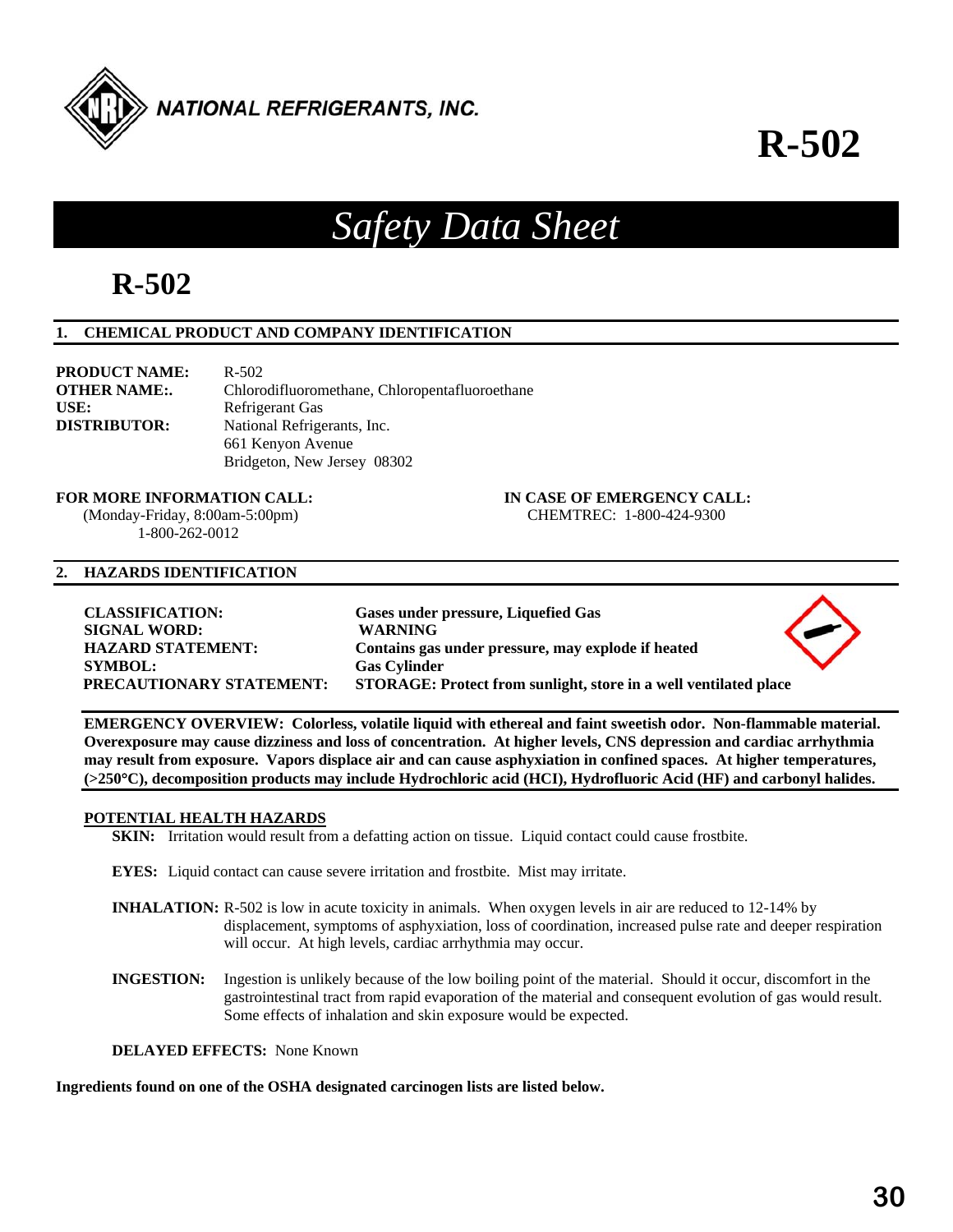

## **R-502**

| <b>INGREDIENT NAME</b><br>No ingredients listed in this section | <b>NTP STATUS</b> | <b>IARC STATUS</b> | <b>OSHA LIST</b> |
|-----------------------------------------------------------------|-------------------|--------------------|------------------|
| 3. COMPOSITION / INFORMATION ON INGREDIENTS                     |                   |                    |                  |
| <b>INGREDIENT NAME</b>                                          | <b>CAS NUMBER</b> | WEIGHT %           |                  |
| Chlorodifluoromethane (HCFC-22)                                 | $75 - 45 - 6$     | 48.8               |                  |
| Chloropentafluoroethane (CFC-115)                               | $76 - 15 - 3$     | 51.2               |                  |
| <b>COMMON NAME and SYNONYMS</b>                                 |                   |                    |                  |
| R-502: CFC502                                                   |                   |                    |                  |
| <b>FIRST AID MEASURES</b><br>4.                                 |                   |                    |                  |

- **SKIN:** Promptly flush skin with water until all chemical is removed. If there is evidence of frostbite, bathe (do not rub) with lukewarm (not hot) water. If water is not available, cover with a clean, soft cloth or similar covering. Get medical attention if symptoms persist.
- **EYES:** Immediately flush eyes with large amounts of water for at least 15 minutes (in case of frostbite, water should be lukewarm, not hot) lifting eyelids occasionally to facilitate irrigation. Get medical attention if symptoms persist.
- **INHALATION:** Immediately remove to fresh air. If breathing has stopped, give artificial respiration. Use oxygen as required, provided a qualified operator is available. Get medical attention immediately. DO NOT give epinephrine (adrenaline).
- **INGESTION:** Ingestion is unlikely because of the physical properties and is not expected to be hazardous. DO NOT induce vomiting unless instructed to do so by a physician.
- **ADVICE TO PHYSICIAN:** Because of the possible disturbances of cardiac rhythm, catecholamine drugs, such as epinephrine, should be used with special caution and only in situations of emergency life support. Treatment of overexposure should be directed at the control of symptoms and the clinical conditions.

**\_\_\_\_\_\_\_\_\_\_\_\_\_\_\_\_\_\_\_\_\_\_\_\_\_\_\_\_\_\_\_\_\_\_\_\_\_\_\_\_\_\_\_\_\_\_\_\_\_\_\_\_\_\_\_\_\_\_\_\_\_\_\_\_\_\_\_\_\_\_\_\_\_\_\_\_\_\_\_\_\_\_\_\_\_\_\_\_\_\_\_\_\_\_\_\_\_\_\_\_\_\_\_\_\_\_\_\_** 

#### **5. FIRE FIGHTING MEASURES**

#### **FLAMMABLE PROPERTIES**

**FLASH POINT:** Gas, not applicable per DOT regulations **FLASH POINT METHOD:** Not applicable<br> **AUTOIGNITION TEMPERATURE:** Unknown **AUTOIGNITION TEMPERATURE: UPPER FLAME LIMIT (volume % in air):** None\* **LOWER FLAME LIMIT (volume % in air):** None\*

**FLAME PROPAGATION RATE (solids):** Not applicable **OSHA FLAMMABILITY CLASS:** Not applicable

\*Based on ASHRAE Standard 34 with match ignition

#### **EXTINGUISHING MEDIA:**

Use any standard agent – choose the one most appropriate for type of surrounding fire.

#### **UNUSUAL FIRE AND EXPLOSION HAZARDS:**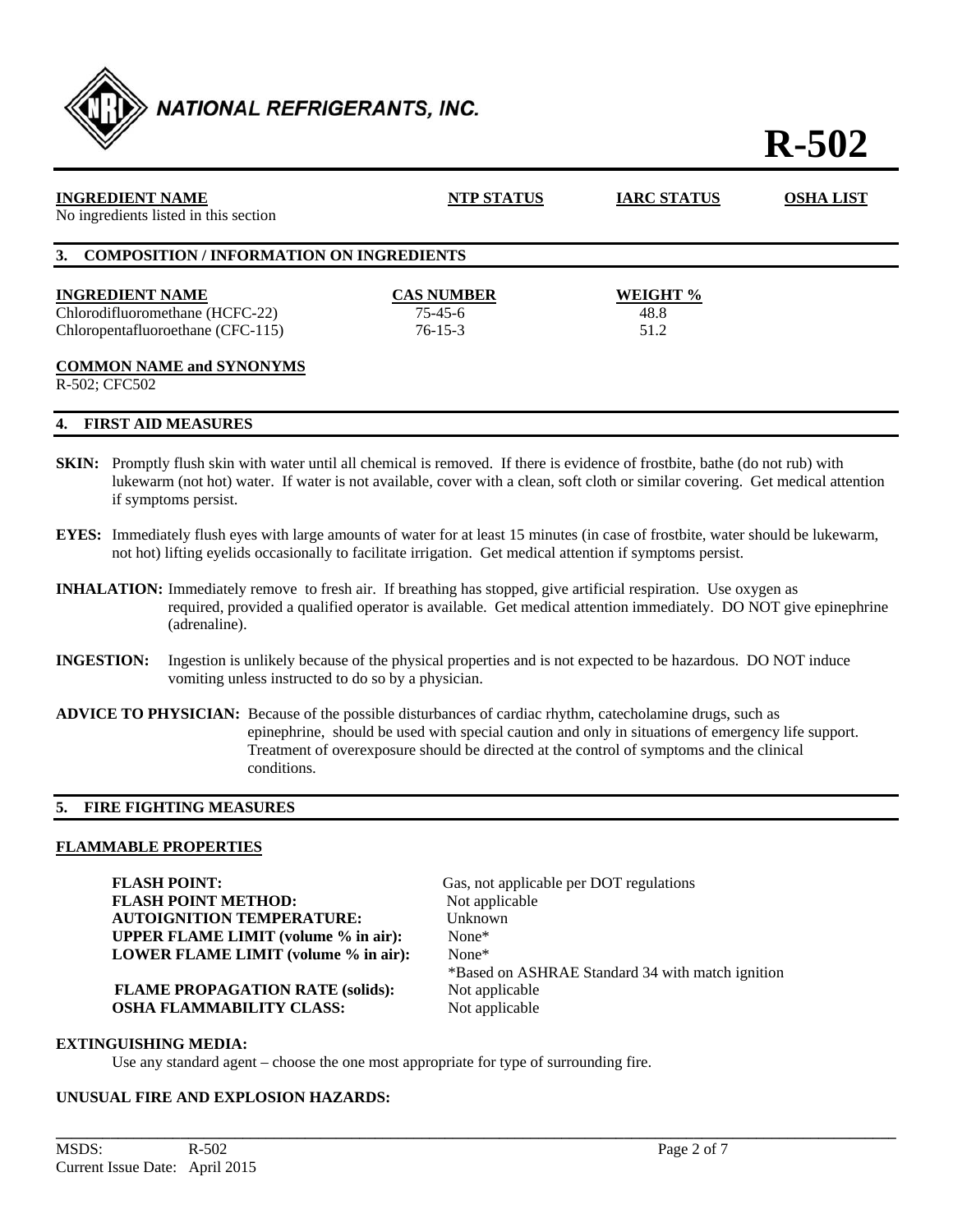

 R-502 is not flammable at ambient temperatures and atmospheric pressure. However, this material will become combustible when mixed with air under pressure and exposed to strong ignition sources.

Contact with certain reactive metals may result in formation of explosive or exothermic reactions under specific conditions (e.g. very high temperatures and/or appropriate pressures).

#### **SPECIAL FIRE FIGHTING PRECAUTIONS/INSTRUCTIONS**:

 Firefighters should wear self-contained, NIOSH-approved breathing apparatus for protection against possible toxic decomposition products. Proper eye and skin protection should be provided. Use water spray to keep fire-exposed containers cool.

#### **6. ACCIDENTAL RELEASE MEASURES**

**IN CASE OF SPILL OR OTHER RELEASE:** (Always wear recommended personal protective equipment.) Evacuate unprotected personnel. Protected personnel should remove ignition sources and shut off leak, if without risk, and provide ventilation. Unprotected personnel should not return until air has been tested and determined safe, including low lying areas.

#### **Spills and releases may have to be reported to Federal and/or local authorities. See Section 15 regarding reporting requirements.**

#### **7. HANDLING AND STORAGE**

**NORMAL HANDLING:** (Always wear recommended personal protective equipment.) Avoid breathing vapors and liquid contact with eyes, skin or clothing. Do not puncture or drop cylinders, expose them to open flame or excessive heat. Use authorized cylinders only. Follow standard safety precautions for handling and use of compressed gas cylinders.

 R-502 should not be mixed with air above atmospheric pressure for leak testing or any other purpose. See Section 5: Unusual Fire and Explosion Hazards

#### **STORAGE RECOMMENDATIONS:**

 Store in a cool, well-ventilated area of low fire risk and out of direct sunlight. Protect cylinder and its fittings from physical damage. Storage in subsurface locations should be avoided. Close valve tightly after use and when empty.

#### **INCOMPATABILITIES:**

Freshly abraded aluminum surfaces at specific temperatures and pressures may cause a stron exothermic reaction. Chemically reactive metals: potassium, calcium, powdered aluminum, magnesium, and zinc.

#### **8. EXPOSURE CONTROLS / PERSONAL PROTECTION**

#### **ENGINEERING CONTROLS:**

 Provide local ventilation at filling zones and areas where leakage is probable. Mechanical (general) ventilation may be adequate for other operating and storage areas.

**\_\_\_\_\_\_\_\_\_\_\_\_\_\_\_\_\_\_\_\_\_\_\_\_\_\_\_\_\_\_\_\_\_\_\_\_\_\_\_\_\_\_\_\_\_\_\_\_\_\_\_\_\_\_\_\_\_\_\_\_\_\_\_\_\_\_\_\_\_\_\_\_\_\_\_\_\_\_\_\_\_\_\_\_\_\_\_\_\_\_\_\_\_\_\_\_\_\_\_\_\_\_\_\_\_\_\_\_** 

#### **PERSONAL PROTECTIVE EQUIPMENT**

#### **SKIN PROTECTION:**

 Skin contact with refrigerant may cause frostbite. General work clothing and gloves (leather) should provide adequate protection. If prolonged contact with liquid or gas is anticipated, insulated gloves constructed of PVA,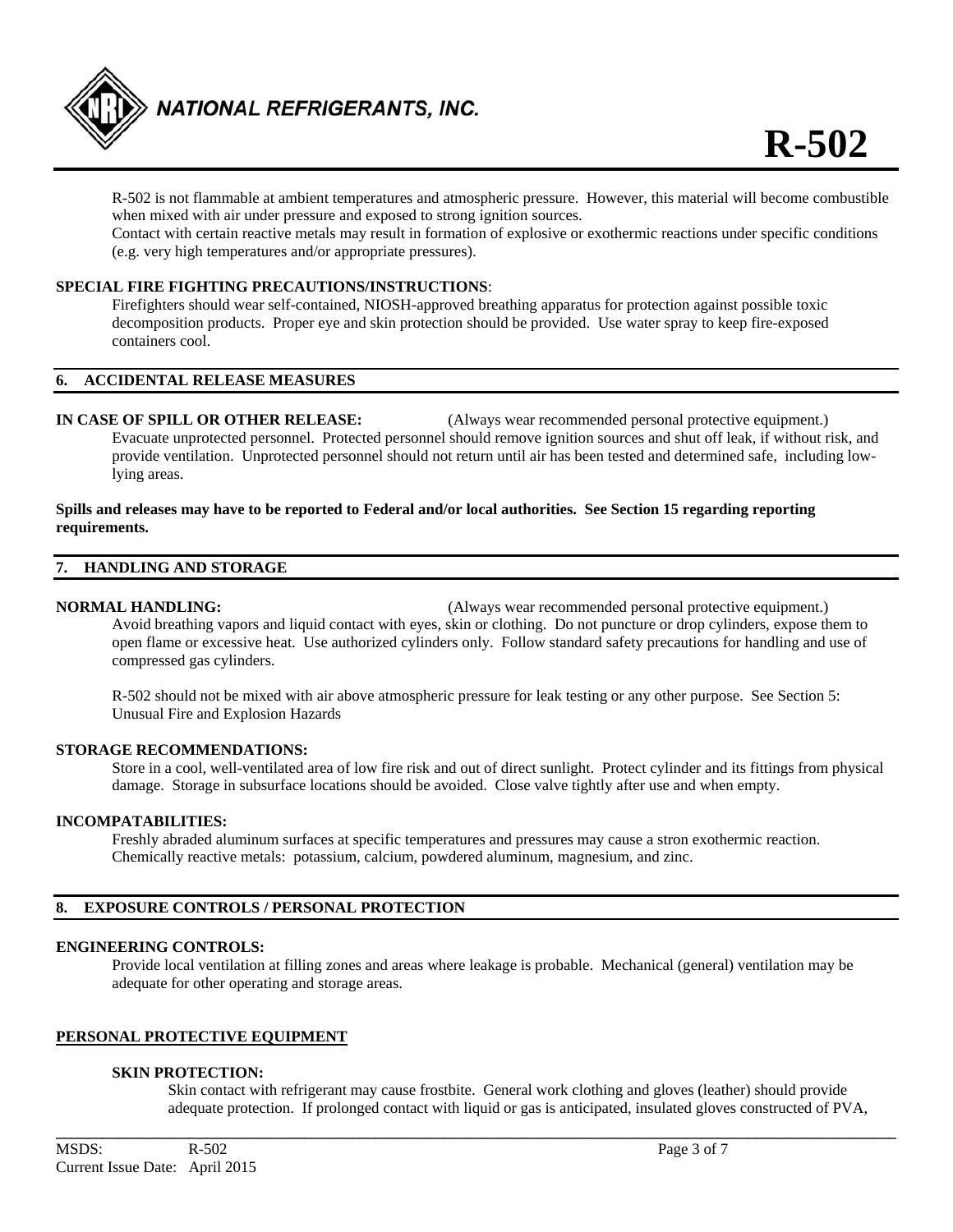

 neoprene or butyl rubber should be used. Any contaminated clothing should be promptly removed and washed before reuse.

#### **EYE PROTECTION:**

For normal conditions, wear safety glasses. Where there is reasonable probability of liquid contact, wear chemical safety goggles.

#### **RESPIRATORY PROTECTION:**

 None generally required for adequately ventilated work situations. For accidental release or non-ventilated situations, or release into confined space, where the concentration may be above the PEL of 1,000 ppm, use a self contained, NIOSH approved breathing apparatus or supplied air respirator. For escape: use the former or a NIOSH approved gas mask with organic vapor canister.

#### **ADDITIONAL RECOMMENDATIONS:**

Where contact with liquid is likely, such as in a spill or leak, impervious boots and clothing should be worn. High dose-level warning signs are recommended for areas of principle exposure. Provide eyewash stations and quick drench shower facilities at convenient locations. For tank cleaning operations, see OSHA regulations, 29 CFR 1910.132 and 29 CFR 1910.133.

#### **EXPOSURE GUIDELINES**

| <b>INGREDIENT NAME</b>  | <b>ACGIH TLV</b>       | <b>OSHA PEL</b>         | <b>OTHER LIMIT</b> |
|-------------------------|------------------------|-------------------------|--------------------|
| Chlorodifluoromethane   | $1000$ ppm TWA $(8hr)$ | $1000$ ppm TWA $(8hr)$  | None               |
| Chloropentafluoroethane | $1000$ ppm TWA $(8hr)$ | 1000 ppm TWA (8hr) None |                    |

**OTHER EXPOSURE LIMITS FOR POTENTIAL DECOMPOSITION PRODUCTS:** 

Hydrogen Fluoride: ACGIH TLV = 2ppm ceiling, 0.5ppm TLV-TWA

#### **9. PHYSICAL AND CHEMICAL PROPERTIES**

| <b>APPEARANCE:</b><br><b>PHYSICAL STATE:</b><br><b>MOLECULAR WEIGHT:</b><br><b>CHEMICAL FORMULA:</b> | Clear, colorless liquid and vapor<br>Gas at ambient temperatures<br>111.6<br>$CHCIF2, CCIF2CF3$ |                                |
|------------------------------------------------------------------------------------------------------|-------------------------------------------------------------------------------------------------|--------------------------------|
| <b>ODOR:</b>                                                                                         | Faint ethereal odor                                                                             |                                |
| <b>SPECIFIC GRAVITY</b> (water $= 1.0$ ):                                                            | 1.258 @ 21.1 °C (70 °F)                                                                         |                                |
| <b>SOLUBILITY IN WATER (weight %):</b>                                                               | 490 ppm @ $21.1$ °C and 1 atmosphere                                                            |                                |
| $pH$ :                                                                                               | Neutral                                                                                         |                                |
| <b>BOILING POINT:</b>                                                                                | $-45.4$ °C (-49.72°F)                                                                           |                                |
| <b>FREEZING POINT:</b>                                                                               | Unknown                                                                                         |                                |
| <b>VAPOR PRESSURE:</b>                                                                               | 152.7 psia @ 70°F                                                                               |                                |
|                                                                                                      | 335.7 psia @ 130°F                                                                              |                                |
| VAPOR DENSITY (air $= 1.0$ ):                                                                        | 3.62                                                                                            |                                |
| <b>EVAPORATION RATE:</b>                                                                             | >1                                                                                              | <b>COMPARED TO:</b> $CC14 = 1$ |
| % VOLATILES:                                                                                         | 100                                                                                             |                                |
| <b>ODOR THRESHHOLD:</b>                                                                              | Not established                                                                                 |                                |
| <b>FLAMMABILITY:</b>                                                                                 | Not applicable                                                                                  |                                |
| <b>LEL/UEL:</b>                                                                                      | None/None                                                                                       |                                |
| <b>RELATIVE DENSITY:</b>                                                                             | 1.26 g/cm <sup>3</sup> @ 21.1°C                                                                 |                                |
| <b>PARTITION COEFF (n-octanol/water)</b>                                                             | Not applicable                                                                                  |                                |
| <b>AUTO IGNITION TEMP:</b>                                                                           | Not Determined                                                                                  |                                |

**\_\_\_\_\_\_\_\_\_\_\_\_\_\_\_\_\_\_\_\_\_\_\_\_\_\_\_\_\_\_\_\_\_\_\_\_\_\_\_\_\_\_\_\_\_\_\_\_\_\_\_\_\_\_\_\_\_\_\_\_\_\_\_\_\_\_\_\_\_\_\_\_\_\_\_\_\_\_\_\_\_\_\_\_\_\_\_\_\_\_\_\_\_\_\_\_\_\_\_\_\_\_\_\_\_\_\_\_**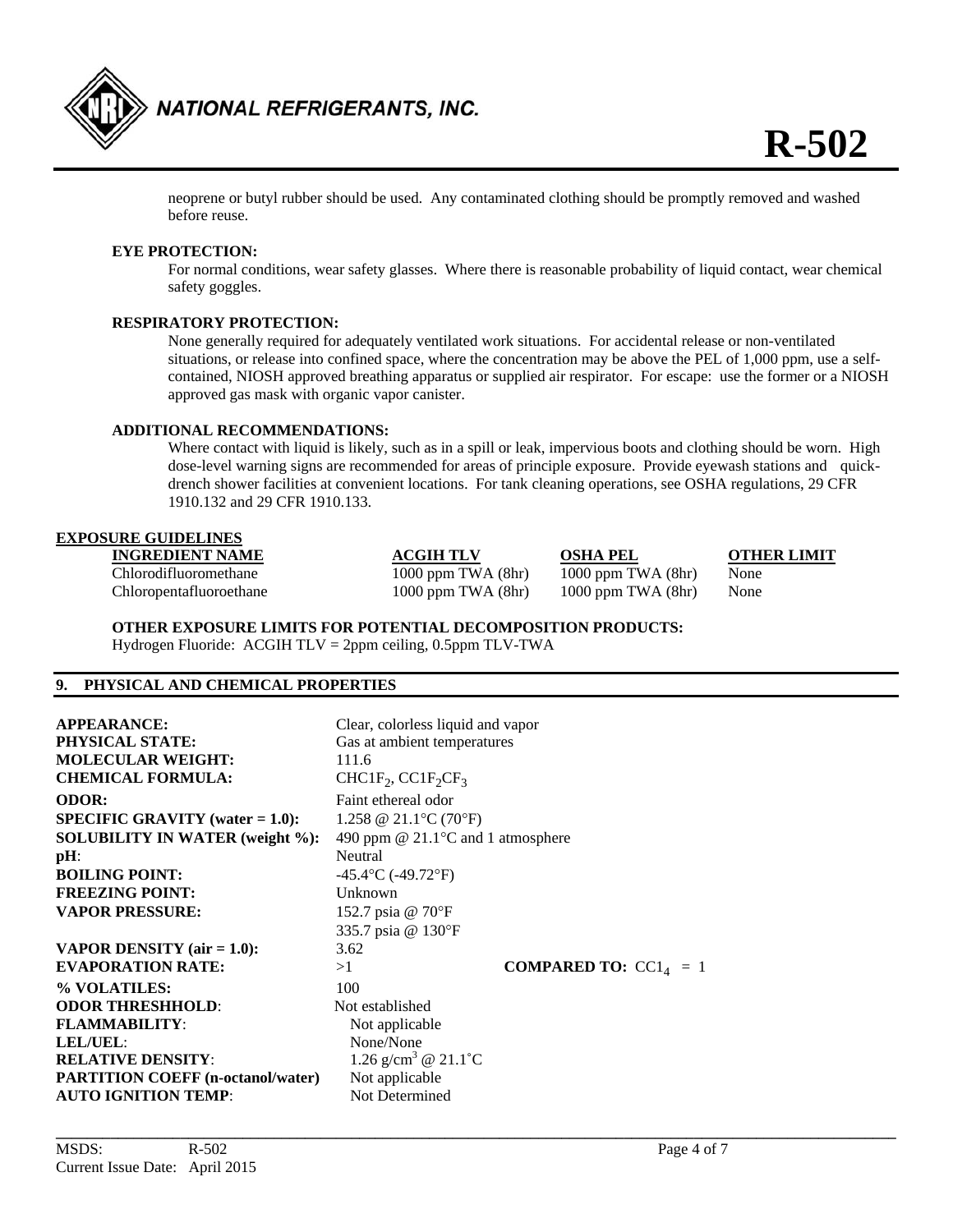

#### **DECOMPOSITION TEMPERATURE**: >250C **VISCOSITY:** Not applicable **FLASH POINT:** Not applicable

(Flash point method and additional flammability data are found in Section 5.)

### **10. STABILITY AND REACTIVITY**

#### **NORMALLY STABLE (CONDITIONS TO AVOID):**

The product is stable.

Do not mix with oxygen or air above atmospheric pressure. Any source of high temperatures, such as lighted cigarettes, flames, hot spots or welding may yield toxic and/or corrosive decomposition products.

#### **INCOMPATIBILITIES:**

 (Under specific conditions: e.g. very high temperatures and/or appropriate pressures) – Freshly abraded aluminum surfaces (may cause strong exothermic reaction). Chemically reactive metals: potassium, calcium, powdered aluminum, magnesium, and zinc.

#### **HAZARDOUS DECOMPOSITION PRODUCTS:**

Halogens, halogen acids and possibly carbonyl halides.

#### **HAZARDOUS POLYMERIZATION:**

Will not occur.

#### **11. TOXICOLOGICAL INFORMATION**

#### **IMMEDIATE (ACUTE) EFFECTS:**

HCFC-22: LC<sub>50</sub>: 4 hr. (rat)  $- \geq 300,000$  ppm / Cardiac Sensitization threshold (dog) - 50,000 ppm CFC-115: 100,000 ppm – 150,000 ppm

#### **DELAYED (SUBCHRONIC AND CHRONIC) EFFECTS:**

Subchronic inhalation (rat) NOEL – 10,000 ppm Not teratogenic Not mutagenic in *in-vitro* or *in-vivo* tests

#### **POTENTIAL HEALTH HAZARDS**

**SKIN:** Irritation would result from a defatting action on tissue. Liquid contact could cause frostbite.

- **EYES:** Liquid contact can cause severe irritation and frostbite. Mist may irritate.
- **INHALATION:** R-502 is low in acute toxicity in animals. When oxygen levels in air are reduced to 12-14% by displacement, symptoms of asphyxiation, loss of coordination, increased pulse rate and deeper respiration will occur. At high levels, cardiac arrhythmia may occur.
- **INGESTION:** Ingestion is unlikely because of the low boiling point of the material. Should it occur, discomfort in the gastrointestinal tract from rapid evaporation of the material and consequent evolution of gas would result. Some effects of inhalation and skin exposure would be expected.

**\_\_\_\_\_\_\_\_\_\_\_\_\_\_\_\_\_\_\_\_\_\_\_\_\_\_\_\_\_\_\_\_\_\_\_\_\_\_\_\_\_\_\_\_\_\_\_\_\_\_\_\_\_\_\_\_\_\_\_\_\_\_\_\_\_\_\_\_\_\_\_\_\_\_\_\_\_\_\_\_\_\_\_\_\_\_\_\_\_\_\_\_\_\_\_\_\_\_\_\_\_\_\_\_\_\_\_\_** 

#### **DELAYED EFFECTS:** None Known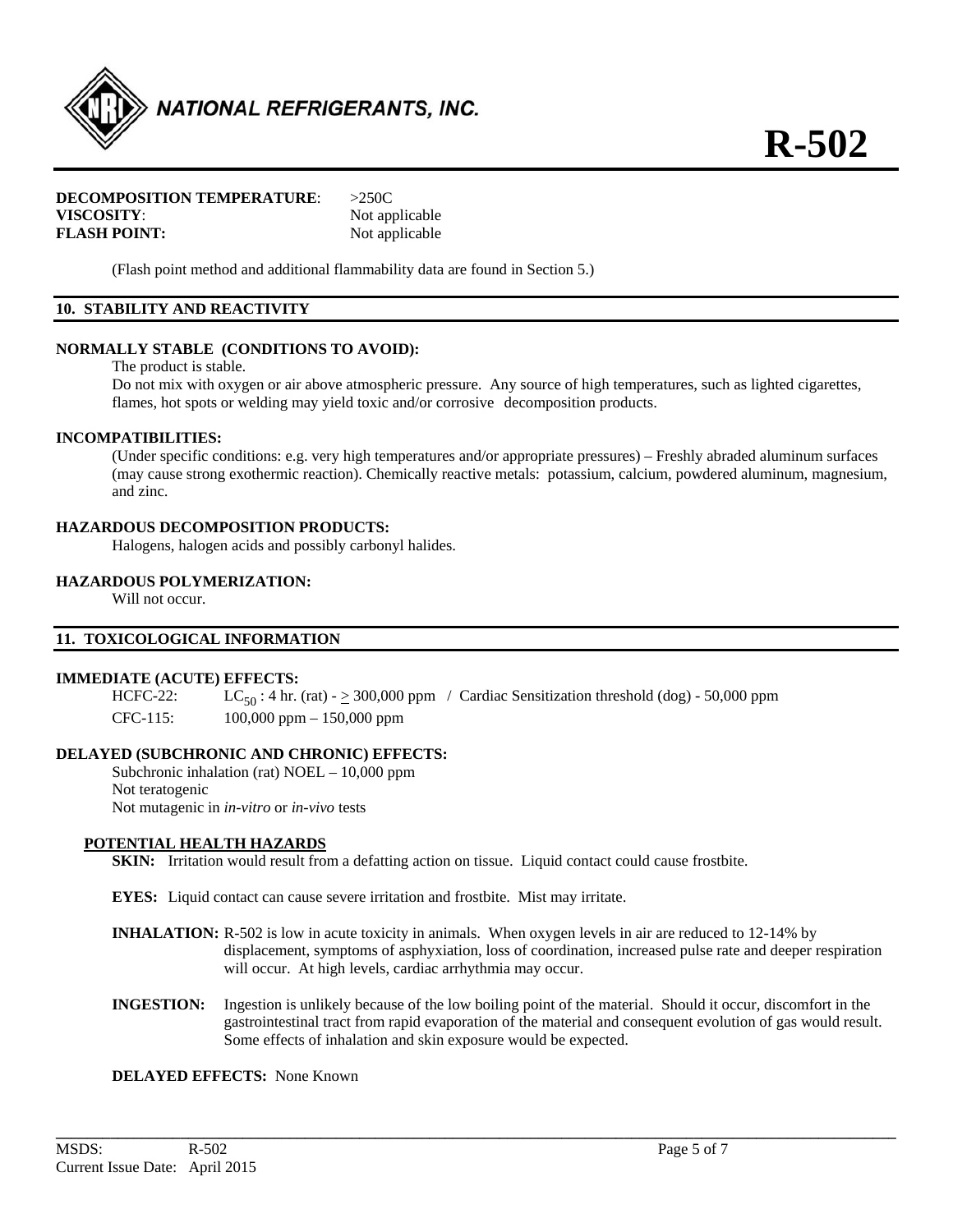

## **OTHER DATA:**

Lifetime exposure of male rats was associated with a small increase in salivary gland fibrosarcomas.

| <b>INGREDIENT NAME</b> | <b>NTP STATUS</b> | <b>IARC STATUS</b> | <b>LIST</b><br>OSHA |
|------------------------|-------------------|--------------------|---------------------|
|                        |                   |                    |                     |

#### **12. ECOLOGICAL INFORMATION**

**Degradability (BOD):** R-502 is a gas at room temperature; therefore, it is unlikely to remain in water. **Octanol Water Partition Coefficient:** (see section 9)

#### **13. DISPOSAL CONSIDERATIONS**

#### **RCRA**

**Is the unused product a RCRA hazardous waste if discarded?** Not a hazardous waste **If yes, the RCRA ID number is:** Not applicable

#### **OTHER DISPOSAL CONSIDERATIONS:**

 Disposal must comply with federal, state, and local disposal or discharge laws. R-502 is subject to U.S. Environmental Protection Agency Clean Air Act Regulations Section 608 in 40 CFR Part 82 regarding refrigerant recycling.

The information offered here is for the product as shipped. Use and/or alterations to the product such as mixing with other materials may significantly change the characteristics of the material and alter the RCRA classification and the proper disposal method.

#### **14. TRANSPORT INFORMATION**

**US DOT ID NUMBER:** UN1973 **US DOT PROPER SHIPPING NAME:** Chlorodifluoromethane and Chloropentafluoroethane Mixture or Refrigerant Gas R-502 **US DOT HAZARD CLASS:** 2.2 **US DOT PACKING GROUP:** Not applicable

For additional information on shipping regulations affecting this material, contact the information number found in Section 1.

#### **15. REGULATORY INFORMATION**

#### **TOXIC SUBSTANCES CONTROL ACT (TSCA)**

**TSCA INVENTORY STATUS:** Components listed on the TSCA inventory **OTHER TSCA ISSUES:** None

#### **SARA TITLE III / CERCLA**

"Reportable Quantities" (RQs) and/or "Threshold Planning Quantities" (TPQs) exist for the following ingredients.

**\_\_\_\_\_\_\_\_\_\_\_\_\_\_\_\_\_\_\_\_\_\_\_\_\_\_\_\_\_\_\_\_\_\_\_\_\_\_\_\_\_\_\_\_\_\_\_\_\_\_\_\_\_\_\_\_\_\_\_\_\_\_\_\_\_\_\_\_\_\_\_\_\_\_\_\_\_\_\_\_\_\_\_\_\_\_\_\_\_\_\_\_\_\_\_\_\_\_\_\_\_\_\_\_\_\_\_\_** 

**INGREDIENT NAME SARA / CERCLA RQ (lb.) SARA EHS TPQ (lb.)**

No ingredients listed in this section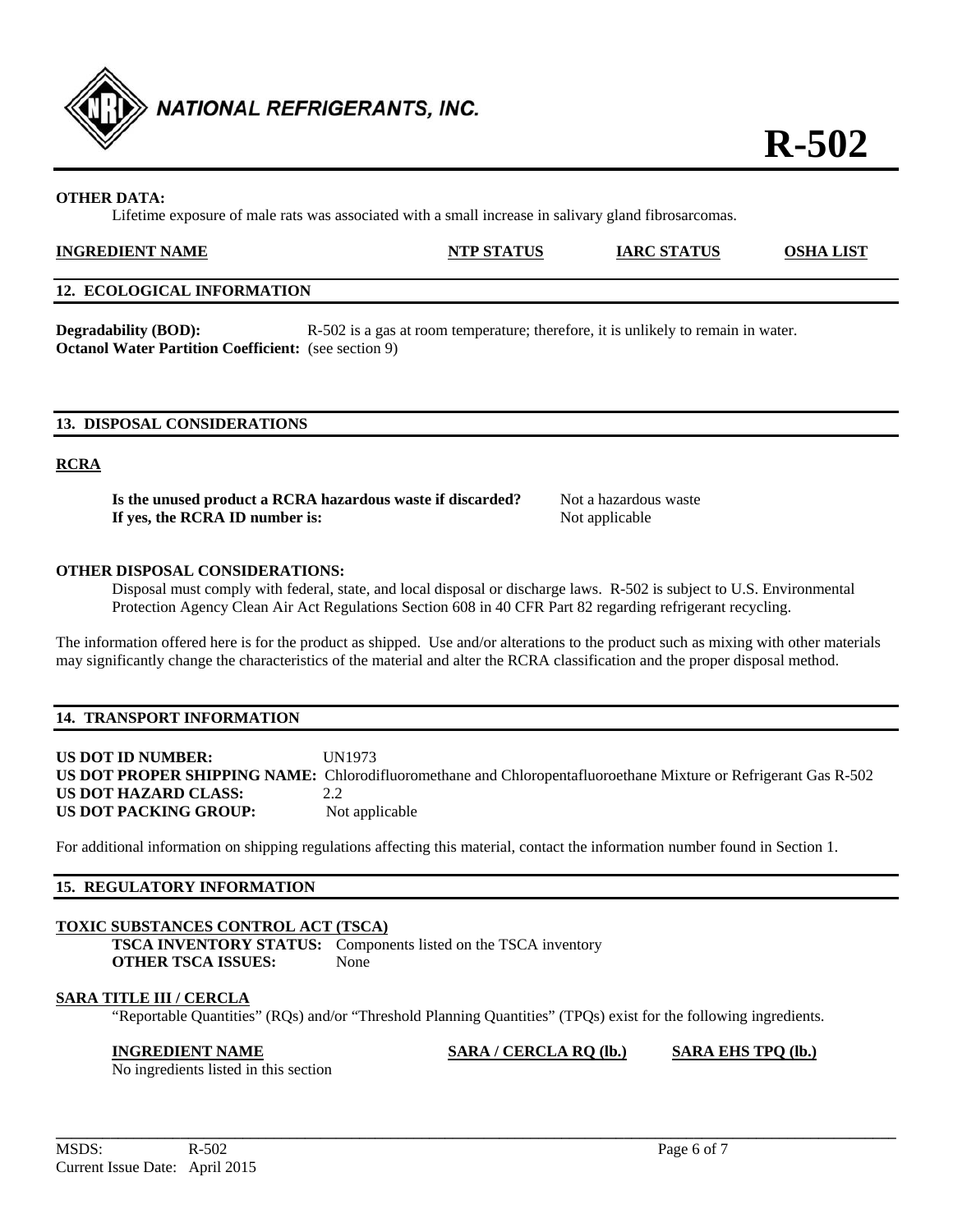

#### **Spills or releases resulting in the loss of any ingredient at or above its RQ requires immediate notification to the National Response Center [(800) 424-8802] and to your Local Emergency Planning Committee.**

#### **SECTION 311 HAZARD CLASS:** IMMEDIATE **PRESSURE**

**SARA 313 TOXIC CHEMICALS:** 

The following ingredients are SARA 313 "Toxic Chemicals". CAS numbers and weight percents are found in Section 2.

#### **INGREDIENT NAME COMMENT**

Chlorodifluoromethane (HCFC-22) None Chloropentafluoroethane (CFC-115) None

In addition to the ingredients found in Section 2, the following are listed for state right-to-know purposes.

#### **INGREDIENT NAME WEIGHT % COMMENT**

**STATE RIGHT-TO-KNOW** 

No ingredients listed in this section

#### **ADDITIONAL REGULATORY INFORMATION:**

R-502 is subject to U.S. Environmental Protection Agency Clean Air Act Regulations at 40 CFR Part 82.

**WARNING: DO NOT vent** to the atmosphere. To comply with provisions of the U.S. Clean Air Act, any residual must be recovered. **Contains Chloropentafluoroethane,** a CFC substance which harms public health and environment by destroying ozone in the upper atmosphere. Destruction of the ozone layer can lead to increased ultraviolet radiation which, with excess exposure to sunlight, can lead to an increase in skin cancer and eye cataracts.

#### **WHMIS CLASSIFICATION (CANADA):**

 This product has been evaluated in accordance with the hazard criteria of the CPR and the MSDS contains all the information required by the CPR.

**\_\_\_\_\_\_\_\_\_\_\_\_\_\_\_\_\_\_\_\_\_\_\_\_\_\_\_\_\_\_\_\_\_\_\_\_\_\_\_\_\_\_\_\_\_\_\_\_\_\_\_\_\_\_\_\_\_\_\_\_\_\_\_\_\_\_\_\_\_\_\_\_\_\_\_\_\_\_\_\_\_\_\_\_\_\_\_\_\_\_\_\_\_\_\_\_\_\_\_\_\_\_\_\_\_\_\_\_** 

#### **FOREIGN INVENTORY STATUS:**

Canada – Listed on DSL EU - EINECS # 2008719 (HCFC-22) EINECS # 2009382 (CFC-115)

#### **16. OTHER INFORMATION**

| <b>CURRENT ISSUE DATE:</b><br><b>PREVIOUS ISSUE DATE:</b> | April 2015<br>November, 2012                                                                                                                                                               |
|-----------------------------------------------------------|--------------------------------------------------------------------------------------------------------------------------------------------------------------------------------------------|
| <b>OTHER INFORMATION:</b>                                 | HMIS Classification: Health $-1$ , Flammability $-1$ , Reactivity $-0$<br>NFPA Classification: Health $-2$ , Flammability $-1$ , Reactivity $-0$<br>ANSI/ASHRAE 34 Safety Group - A1       |
|                                                           | <b>Regulatory Standards:</b><br>1. OSHA regulations for compressed gases: 29 CFR 1910.101<br>2. DOT classification per 49 CFR 172.101<br>Clean Air Act Class I Substance<br>3 <sub>1</sub> |

#### **DISCLAIMER:**